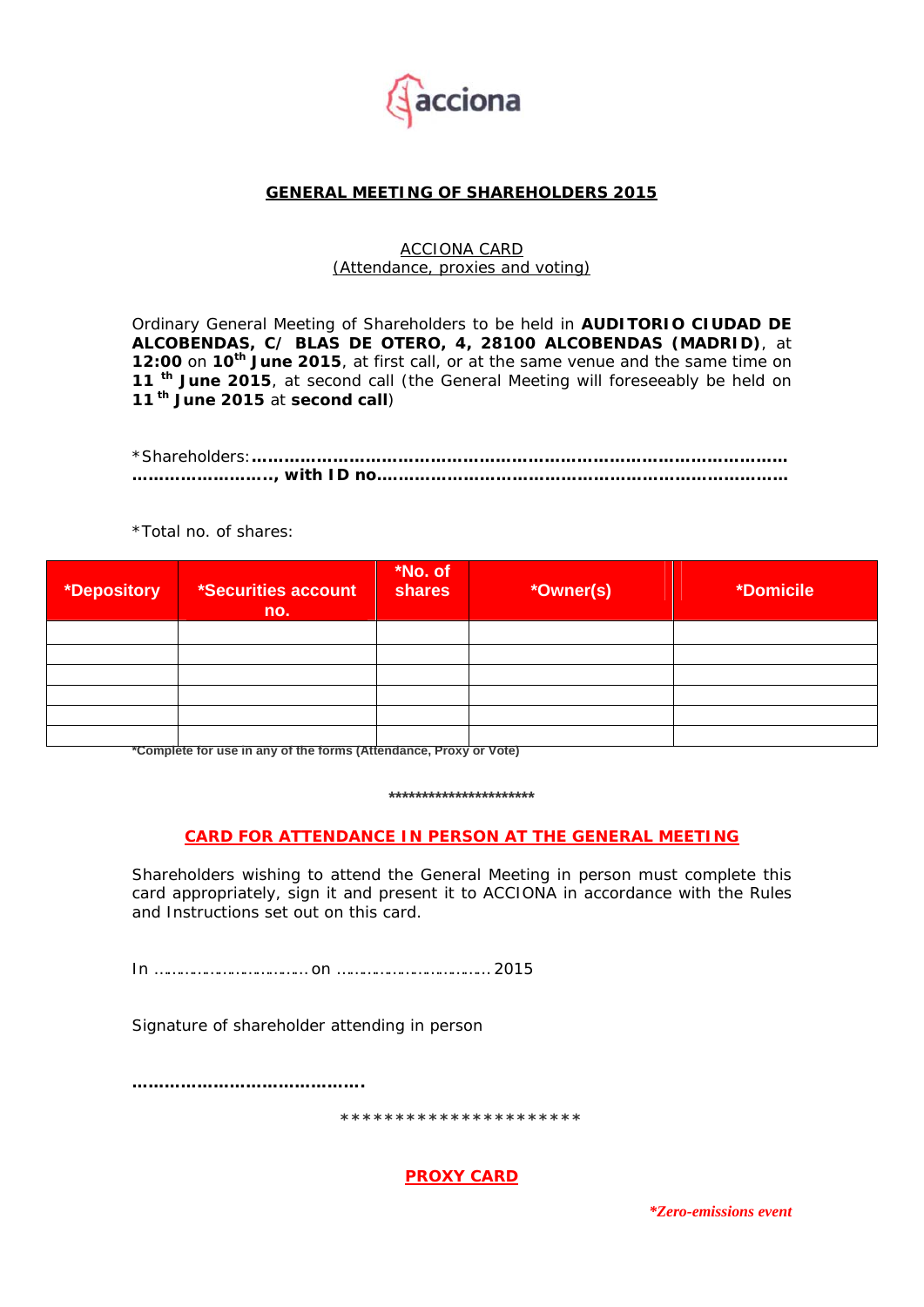

Shareholders wishing to be represented at the General Meeting by another person must complete this card appropriately, sign it and present it to ACCIONA in accordance with the Rules and Instructions set out on this card.

The SHAREHOLDER grants proxy for this General Meeting to):

(Where proxy is granted to a legal person, indicate the name of the legal person, its ID number, and the full name of its representative who will be attending the General Meeting)

 $\Box$  The Board of Directors (in which case, the proxy will be deemed to have been granted to the Chairman, the Vice-Chairman, or the Lead Independent Director, or the Secretary of the Board of Directors, without distinction)

 $Or:$ 

**Mr./Ms.** 

**………………………………………………………………………………………………………… ……,** with **ID no. …………………………………………………………………………**.

Cards received by ACCIONA, S.A. on which the name of the proxy is left blank, will be deemed to grant proxy to the Chairman, the Vice-Chairmen or the Secretary of the Board of Directors, without distinction.

Proxy forms should contain voting instructions; absent explicit instructions, the proxy will be deemed to have been instructed to vote in favour of the proposals made by the Board of Directors.

The shareholder must inform the proxy, in writing or by electronic means, of their appointment as proxy and of the revocation of such proxy, in that event. Where proxy is granted to a member of the Board of Directors, notice will be deemed to have been given upon receipt by the Company of the corresponding documentation.

Voting instructions with regard to the motions made by the Board of Directors:

| <b>AGENDA ITEMS</b>                                                                                                   | / In ≀<br>favour | <b>Against Abstain</b> | 'S |
|-----------------------------------------------------------------------------------------------------------------------|------------------|------------------------|----|
| 1.- Review and approval, as applicable, of the separate<br>  financial statements (balance sheet, income statement,   |                  |                        |    |
| statement of changes in equity, cash flow statement and<br>notes to financial statements) of Acciona, S.A. and of the |                  |                        |    |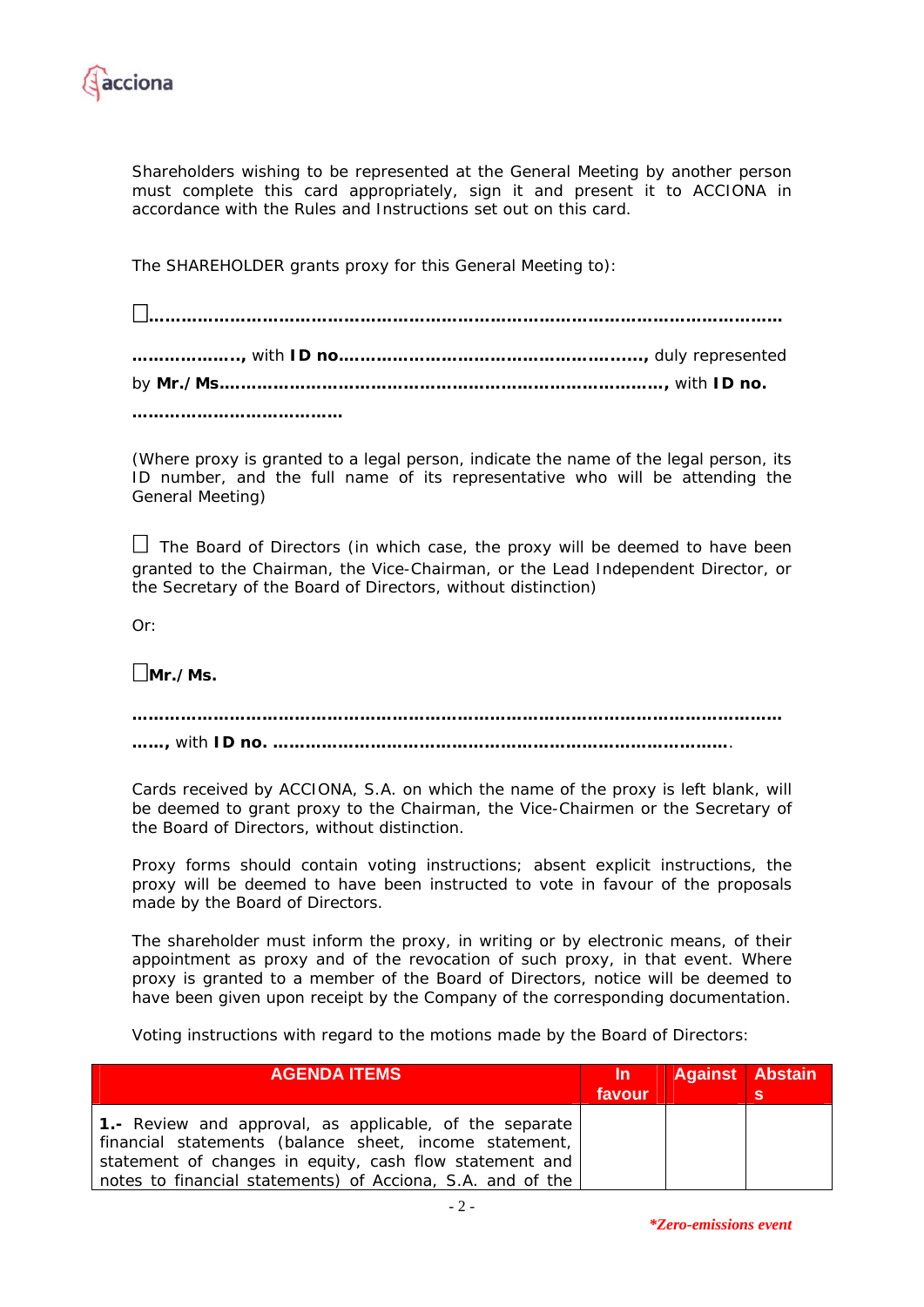

| consolidated statements of the group of which Acciona, S.A.<br>is the parent company, for the year 2014.                                                                                                                                                                                                                                                                                                                                                                                                                        |  |  |
|---------------------------------------------------------------------------------------------------------------------------------------------------------------------------------------------------------------------------------------------------------------------------------------------------------------------------------------------------------------------------------------------------------------------------------------------------------------------------------------------------------------------------------|--|--|
| 2.- Review of the 2014 separate directors' report of<br>Acciona, S.A. and the consolidated directors' report of the<br>group of which Acciona, S.A. is the parent company, and<br>approval, if appropriate, of the conduct of business.                                                                                                                                                                                                                                                                                         |  |  |
| <b>3.-</b> Allocation of 2014 income.                                                                                                                                                                                                                                                                                                                                                                                                                                                                                           |  |  |
| 4.- Re-appointment of the auditors of ACCIONA, S.A. and<br>its group.                                                                                                                                                                                                                                                                                                                                                                                                                                                           |  |  |
| 5.- Director appointments.                                                                                                                                                                                                                                                                                                                                                                                                                                                                                                      |  |  |
| 5.1.- Re-appointment of Mr José Manuel Entrecanales<br>Domecq as an executive director.                                                                                                                                                                                                                                                                                                                                                                                                                                         |  |  |
| 5.2.- Re-appointment of Mr Juan Ignacio Entrecanales<br>Franco as an executive director.                                                                                                                                                                                                                                                                                                                                                                                                                                        |  |  |
| 5.3.- Re-appointment of Mr Jaime Castellanos Borrego as<br>an independent director.                                                                                                                                                                                                                                                                                                                                                                                                                                             |  |  |
| 5.4.- Re-appointment of Mr Daniel Entrecanales Domecq as<br>a proprietary director.                                                                                                                                                                                                                                                                                                                                                                                                                                             |  |  |
| 5.5.- Re-appointment of Mr Javier Entrecanales Franco as a<br>proprietary director.                                                                                                                                                                                                                                                                                                                                                                                                                                             |  |  |
| 5.6.- Re-appointment of Mr Fernando Rodés Vila as an<br>independent director.                                                                                                                                                                                                                                                                                                                                                                                                                                                   |  |  |
| 5.7.- Appointment of Ms Ana Sainz de Vicuña Bemberg as<br>an independent director.                                                                                                                                                                                                                                                                                                                                                                                                                                              |  |  |
| 6.- Information about the Share and Performance Share<br>Delivery Plan. Increase in the number of available shares.                                                                                                                                                                                                                                                                                                                                                                                                             |  |  |
| 6.1.-Information about the Share and Performance Share<br>Delivery Plan.                                                                                                                                                                                                                                                                                                                                                                                                                                                        |  |  |
| 6.2.- Increase in the number of available shares.                                                                                                                                                                                                                                                                                                                                                                                                                                                                               |  |  |
| <b>7.</b> Amendments to articles 7, 8, 11, 12, 13, 14, 15, 17, 21,<br>26, 27, 28, 29, 30, 31, 32, 33, 34, 35, 38, 39, 40, 41, 47<br>and 52 of the Articles of Association and the addition of new<br>articles 40 bis and 40 ter of the Articles of Association, in<br>order to conform to Law 31/2014 amending the Capital<br>Companies Act in connection with matters of corporate<br>make<br>technical<br>qovernance<br>and<br>to<br>and<br>drafting<br>improvements.                                                         |  |  |
| 7.1.- Articles 11 (Powers of the General Meeting),<br>12<br>(Types of General Meetings), 13 (Authority to call the<br>General Meeting), 14 (Announcement of the convening of<br>the General Meeting), 15 (Right of information),<br>17<br>(Quorum of the General Meeting), 21 (Place and time of<br>holding the Meeting), 26 (Form of passing resolutions), 27<br>(Passing resolutions) and 28 (Minutes and certificates) in<br>connection with the general meeting.<br>7.2.- Articles 29 (Structure of the governing body), 30 |  |  |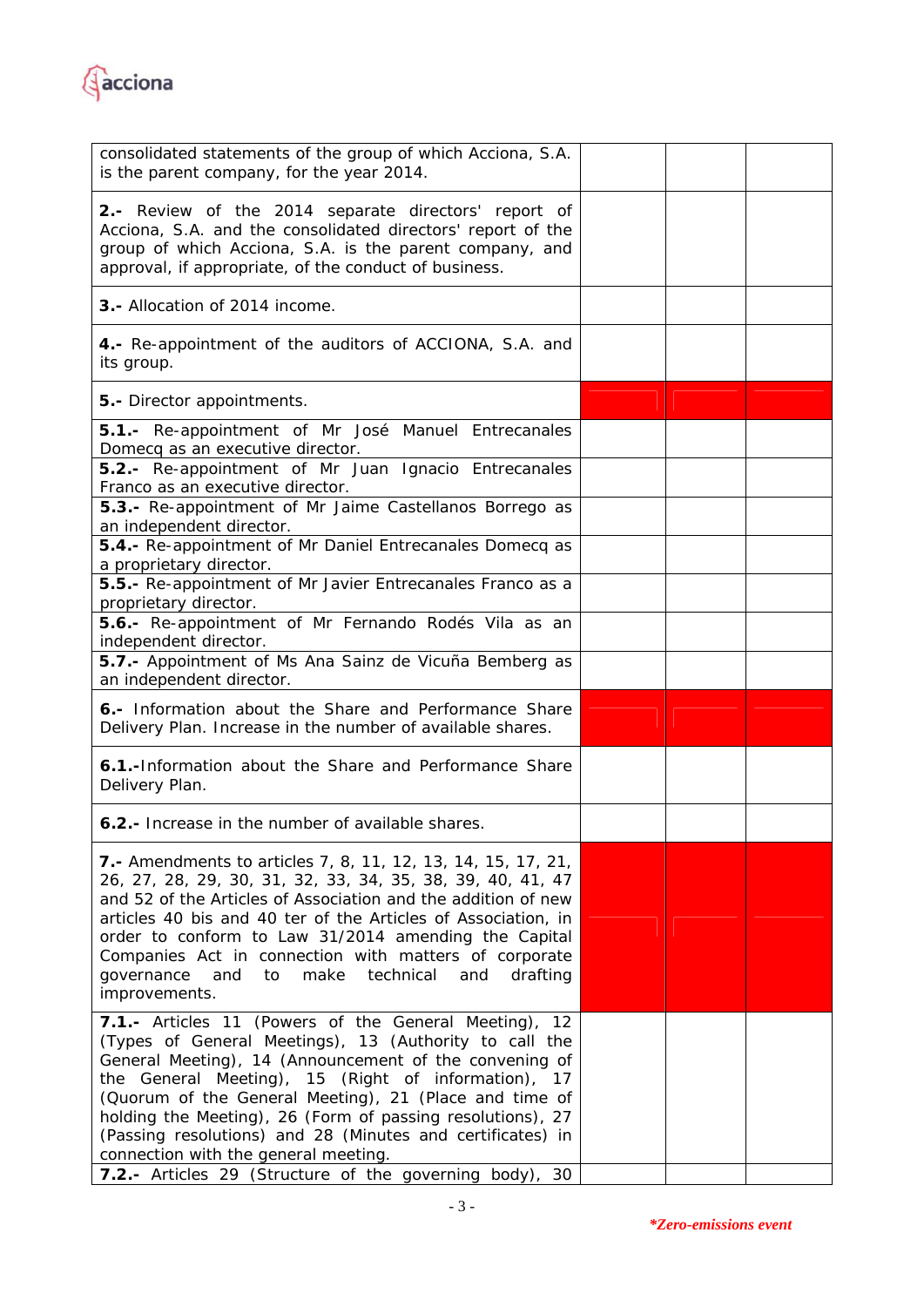

| (Subjective conditions), 31 (Remuneration and duration of<br>position), 32 (Duties of Directors), 33 (Posts on the Board<br>of Directors), 34 (Convening the Board of Directors), 35<br>(Quorum of Board meetings. Representation), 38 (Minutes<br>certificates), 39 (Delegation of faculties),<br>and<br>40<br>(Committees of the Board of Directors), 41 (Management<br>faculties) and the addition of articles 40 bis (Functions of<br>the Audit Committee) y 40 ter (Functions of the<br>Appointments<br>and/or Remuneration Committee)<br>in<br>connection with the Board of Directors and its Committees.                                                                                                                                                                                                                                                                                                                                                                                                                                                                                                                                                                                                                                                                                                             |  |  |
|-----------------------------------------------------------------------------------------------------------------------------------------------------------------------------------------------------------------------------------------------------------------------------------------------------------------------------------------------------------------------------------------------------------------------------------------------------------------------------------------------------------------------------------------------------------------------------------------------------------------------------------------------------------------------------------------------------------------------------------------------------------------------------------------------------------------------------------------------------------------------------------------------------------------------------------------------------------------------------------------------------------------------------------------------------------------------------------------------------------------------------------------------------------------------------------------------------------------------------------------------------------------------------------------------------------------------------|--|--|
| 7.3.- Article 47 (Approval and filing of the annual accounts)<br>to include the possibility of dividend payments in kind.                                                                                                                                                                                                                                                                                                                                                                                                                                                                                                                                                                                                                                                                                                                                                                                                                                                                                                                                                                                                                                                                                                                                                                                                   |  |  |
| 7.4.- Article 52 (Issue of debentures and other marketable<br>securities) and articles 7 (Representation of the shares) and<br>8 (Regime of the shares) for technical reasons                                                                                                                                                                                                                                                                                                                                                                                                                                                                                                                                                                                                                                                                                                                                                                                                                                                                                                                                                                                                                                                                                                                                               |  |  |
| <b>8.-</b> Amendment of articles 1 (Objective), 5 (Powers of the<br>Shareholders' Meeting), 7 (Convening of the General<br>Meeting of Shareholders), 8 (Announcement of the<br>convening of the General Meeting of Shareholders), 9<br>(Information available to all shareholders), 10 (Information<br>requested by the shareholder), 11 (Accreditation of status<br>as shareholder), 13 (Accreditation of identity and of the<br>authenticity of the communication in correspondence by e-<br>mail or other remote means), 14 (Indirect shareholders),<br>17 (Public solicitation of proxies), 18 (Venue of the<br>Shareholders' Meeting), 19 (Quorum of the Shareholders'<br>Meeting), 27 (Means of adopting resolutions), 29 (Minutes<br>and certificates) and 31 (Electronic Shareholder Forum) in<br>the Shareholders' Meeting Regulation, and insertion of a<br>new article 24 bis (Information on Corporate Governance)<br>in the Shareholders' Meeting Regulation in order to conform<br>to the Articles of Association as amended under item 7<br>above, to Law 31/2014 and the new Corporate Governance<br>Code for Listed Companies.<br>9.- Information on the amendments introduced in the<br><b>Board of Directors Regulation</b><br>10.- Remuneration policy. 2014 Annual Report on<br>Director Remuneration. |  |  |
| 11.- Examination and approval, if appropriate, of the<br>Sustainability Report for 2014.                                                                                                                                                                                                                                                                                                                                                                                                                                                                                                                                                                                                                                                                                                                                                                                                                                                                                                                                                                                                                                                                                                                                                                                                                                    |  |  |
| 12.- Authorisation to call, if appropriate, extraordinary<br>general meetings of the Company by giving notice at least<br>15 days in advance, in accordance with article 515 of the<br>Capital Companies Act.                                                                                                                                                                                                                                                                                                                                                                                                                                                                                                                                                                                                                                                                                                                                                                                                                                                                                                                                                                                                                                                                                                               |  |  |
| 13.- Delegation of powers to the Board of Directors to<br>elaborate upon, interpret, rectify and<br>execute<br>the<br>resolutions adopted by the General Meeting.                                                                                                                                                                                                                                                                                                                                                                                                                                                                                                                                                                                                                                                                                                                                                                                                                                                                                                                                                                                                                                                                                                                                                           |  |  |

Except as indicated otherwise by the principal, the proxy also covers motions not made by the Board of Directors and matters which, though not listed in the agenda,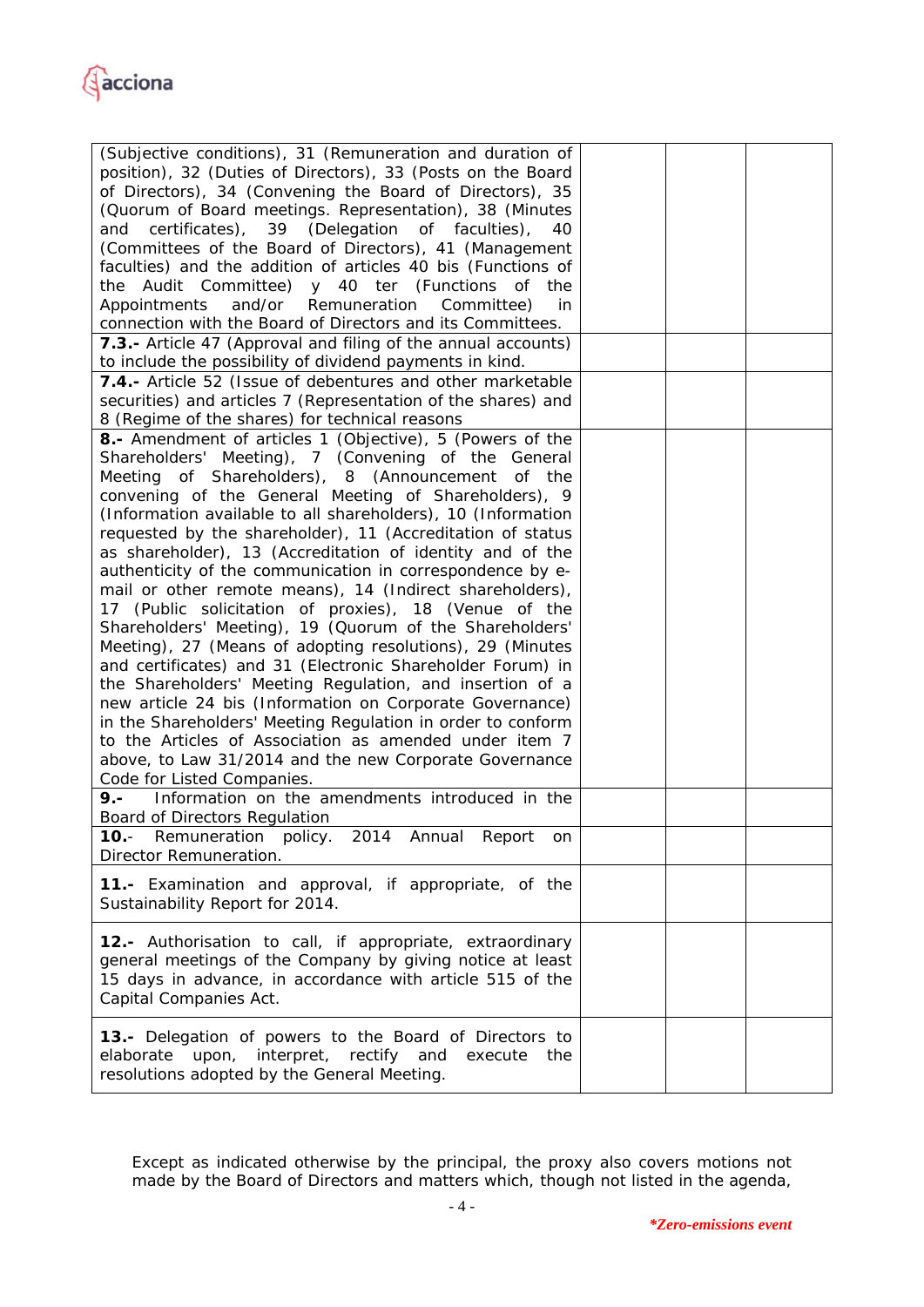

may be transacted by the Meeting. In this case, if the shareholder does not indicate otherwise, the proxy will vote in the manner that he deems most beneficial to the interests of the principal.

 $\Box$  The proxy does not extend to motions not made by the Board of Directors.

For purposes of the provisions of articles 523 and 526 of the Capital Companies Act, notice is hereby given that the members of the Board of Directors may be in a conflict of interest with regard to the ratification, appointment, re-election or re-appointment of Directors and with respect to the advisory vote on the Annual Report on Remuneration for the members of the Board of Directors, and, as the case may be, in the case envisaged in article 526.1.b) and 526.1.c) of the Capital Companies Act. The Executive Directors and the Secretary of the Board of Directors may also be in a conflict of interest with regard to the motion on item 6 of the Agenda.

The proxy, whether public or otherwise, will not be in a conflict of interest if the principal gives specific voting instructions.

In ……………………………… on ……………………………… 2015

Shareholder's signature **Proxy's signature** Proxy's signature

……………………………………. …………………………………….

**\*\*\*\*\*\*\*\*\*\*\*\*\*\*\*\*\*\*\*\*\*** 

## **VOTING CARD**

Shareholders wishing to vote by post at the General Meeting must complete this card appropriately, sign it and present it to ACCIONA in accordance with the Rules and Instructions set out on this card.

Voting instructions with regard to the following motions presented by the Board of Directors: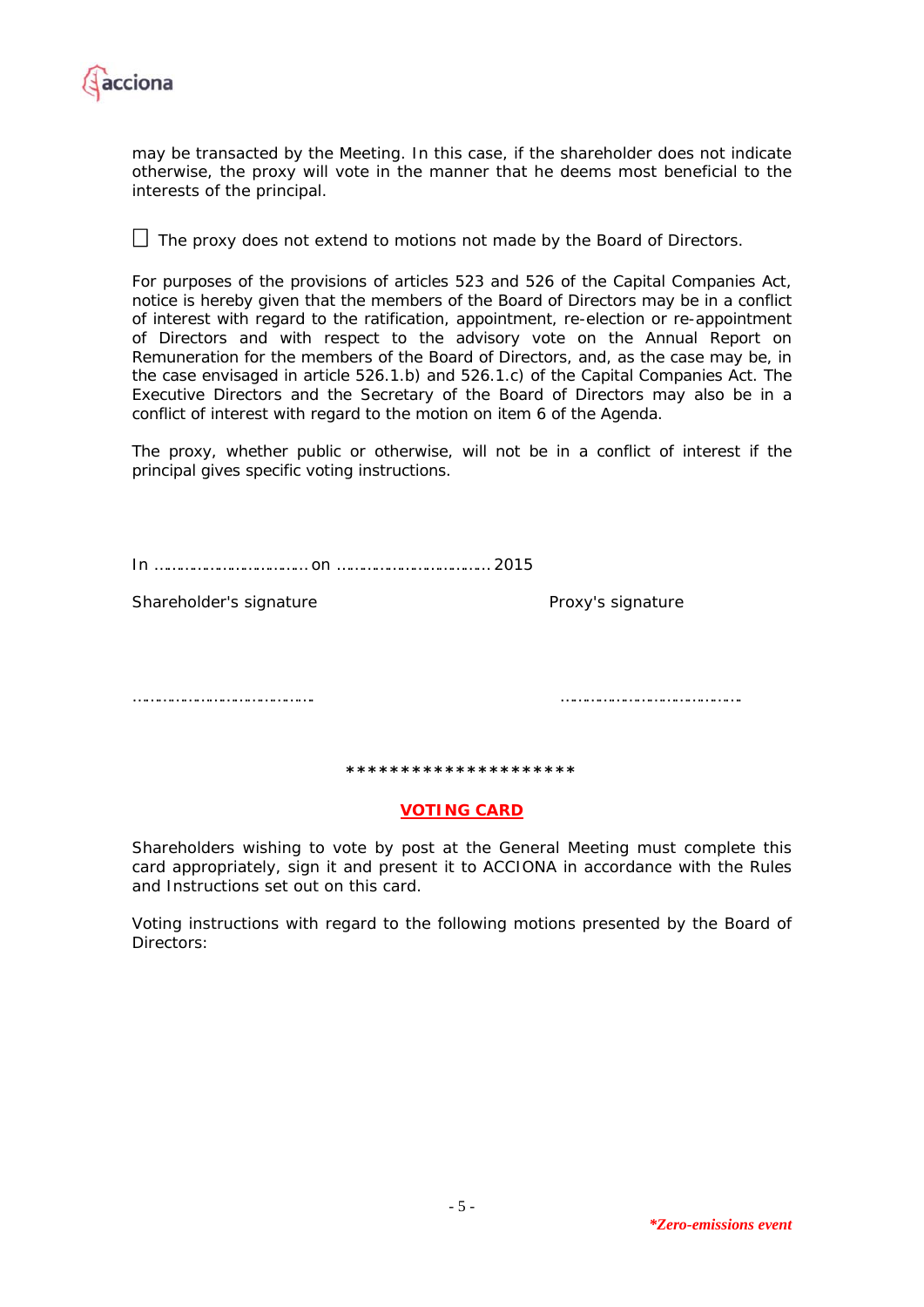

| <b>AGENDA ITEMS</b>                                                                                                                                                                                                                                                                                                                                                                                                                                                  | In<br>favour | <b>Against</b> | <b>Abstain</b><br>s |
|----------------------------------------------------------------------------------------------------------------------------------------------------------------------------------------------------------------------------------------------------------------------------------------------------------------------------------------------------------------------------------------------------------------------------------------------------------------------|--------------|----------------|---------------------|
| 1.- Review and approval, as applicable, of the separate<br>financial statements (balance sheet, income statement,<br>statement of changes in equity, cash flow statement and<br>notes to financial statements) of Acciona, S.A. and of the<br>consolidated statements of the group of which Acciona, S.A.<br>is the parent company, for the year 2014.                                                                                                               |              |                |                     |
| 2.- Review of the 2014 separate directors' report of<br>Acciona, S.A. and the consolidated directors' report of the<br>group of which Acciona, S.A. is the parent company, and<br>approval, if appropriate, of the conduct of business.                                                                                                                                                                                                                              |              |                |                     |
| 3.- Allocation of 2014 income.                                                                                                                                                                                                                                                                                                                                                                                                                                       |              |                |                     |
| 4.- Re-appointment of the auditors of ACCIONA, S.A. and<br>its group.                                                                                                                                                                                                                                                                                                                                                                                                |              |                |                     |
| 5.- Director appointments.                                                                                                                                                                                                                                                                                                                                                                                                                                           |              |                |                     |
| 5.1.- Re-appointment of Mr José Manuel Entrecanales<br>Domecq as an executive director.<br>5.2.- Re-appointment of Mr Juan Ignacio Entrecanales                                                                                                                                                                                                                                                                                                                      |              |                |                     |
| Franco as an executive director.                                                                                                                                                                                                                                                                                                                                                                                                                                     |              |                |                     |
| 5.3.- Re-appointment of Mr Jaime Castellanos Borrego as<br>an independent director.                                                                                                                                                                                                                                                                                                                                                                                  |              |                |                     |
| 5.4.- Re-appointment of Mr Daniel Entrecanales Domecq as<br>a proprietary director.                                                                                                                                                                                                                                                                                                                                                                                  |              |                |                     |
| 5.5.- Re-appointment of Mr Javier Entrecanales Franco as a<br>proprietary director.                                                                                                                                                                                                                                                                                                                                                                                  |              |                |                     |
| 5.6.- Re-appointment of Mr Fernando Rodés Vila as an<br>independent director.                                                                                                                                                                                                                                                                                                                                                                                        |              |                |                     |
| 5.7.- Appointment of Ms Ana Sainz de Vicuña Bemberg as<br>an independent director.                                                                                                                                                                                                                                                                                                                                                                                   |              |                |                     |
| 6.- Information about the Share and Performance Share<br>Delivery Plan. Increase in the number of available shares.                                                                                                                                                                                                                                                                                                                                                  |              |                |                     |
| 6.1.-Information about the Share and Performance Share<br>Delivery Plan.                                                                                                                                                                                                                                                                                                                                                                                             |              |                |                     |
| <b>6.2.-</b> Increase in the number of available shares.                                                                                                                                                                                                                                                                                                                                                                                                             |              |                |                     |
| <b>7.</b> Amendments to articles 7, 8, 11, 12, 13, 14, 15, 17, 21,<br>26, 27, 28, 29, 30, 31, 32, 33, 34, 35, 38, 39, 40, 41, 47<br>and 52 of the Articles of Association and the addition of new<br>articles 40 bis and 40 ter of the Articles of Association, in<br>order to conform to Law 31/2014 amending the Capital<br>Companies Act in connection with matters of corporate<br>and<br>to<br>make technical<br>and<br>drafting<br>governance<br>improvements. |              |                |                     |
| 7.1.- Articles 11 (Powers of the General Meeting),<br>12<br>(Types of General Meetings), 13 (Authority to call the<br>General Meeting), 14 (Announcement of the convening of                                                                                                                                                                                                                                                                                         |              |                |                     |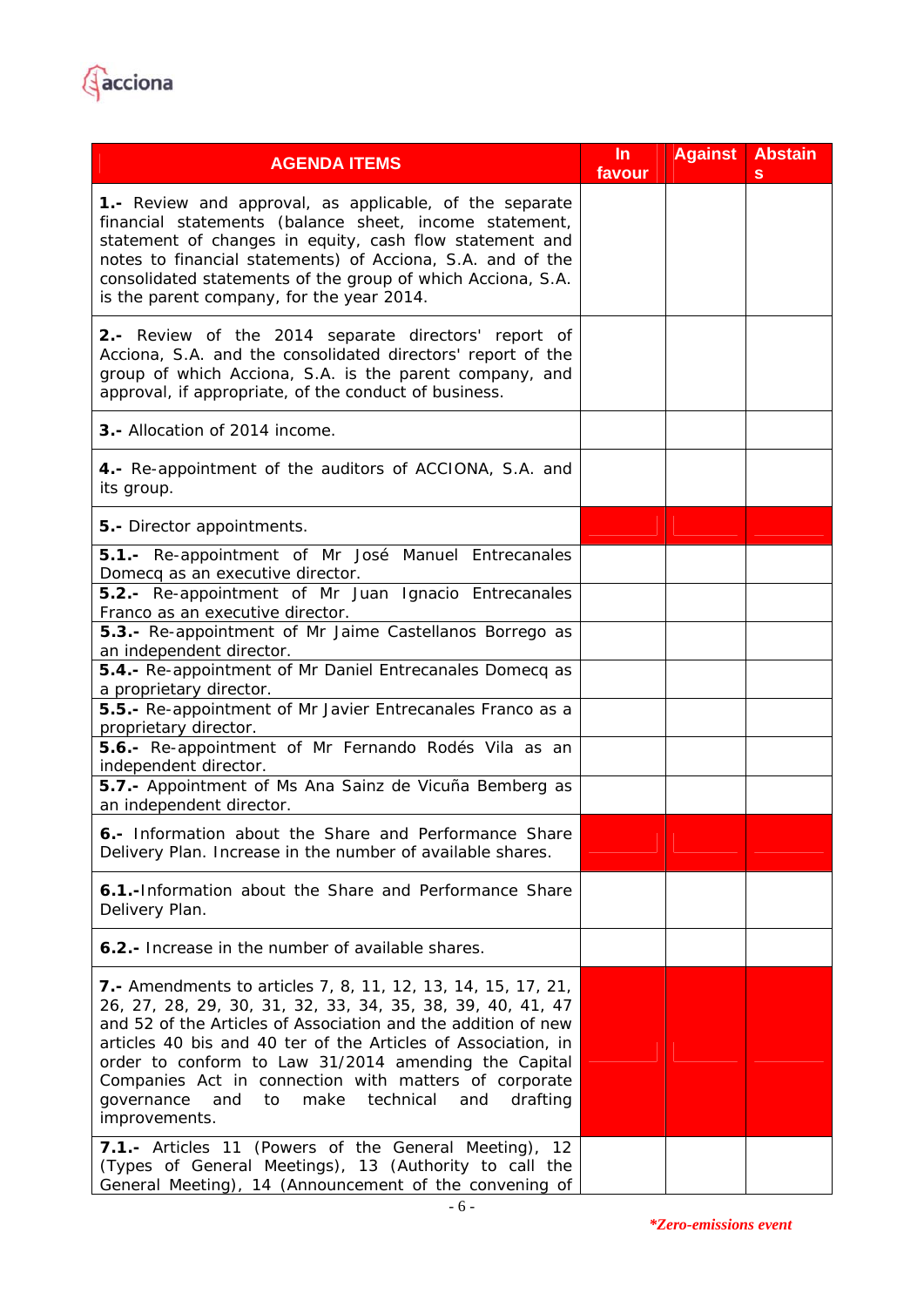

| the General Meeting), 15 (Right of information), 17<br>(Quorum of the General Meeting), 21 (Place and time of<br>holding the Meeting), 26 (Form of passing resolutions), 27<br>(Passing resolutions) and 28 (Minutes and certificates) in<br>connection with the general meeting.                                                                                                                                                                                                                                                                                                                                                                                                                                                                                                                                                                                                                                                                                                                                                                                                                                                                                                          |  |  |
|--------------------------------------------------------------------------------------------------------------------------------------------------------------------------------------------------------------------------------------------------------------------------------------------------------------------------------------------------------------------------------------------------------------------------------------------------------------------------------------------------------------------------------------------------------------------------------------------------------------------------------------------------------------------------------------------------------------------------------------------------------------------------------------------------------------------------------------------------------------------------------------------------------------------------------------------------------------------------------------------------------------------------------------------------------------------------------------------------------------------------------------------------------------------------------------------|--|--|
| 7.2.- Articles 29 (Structure of the governing body), 30<br>(Subjective conditions), 31 (Remuneration and duration of<br>position), 32 (Duties of Directors), 33 (Posts on the Board<br>of Directors), 34 (Convening the Board of Directors), 35<br>(Quorum of Board meetings. Representation), 38 (Minutes<br>certificates), 39 (Delegation of faculties),<br>and<br>40<br>(Committees of the Board of Directors), 41 (Management<br>faculties) and the addition of articles 40 bis (Functions of<br>the Audit Committee) y 40 ter (Functions of the<br>and/or Remuneration Committee)<br>Appointments<br>in<br>connection with the Board of Directors and its Committees.                                                                                                                                                                                                                                                                                                                                                                                                                                                                                                                 |  |  |
| 7.3.- Article 47 (Approval and filing of the annual accounts)<br>to include the possibility of dividend payments in kind.<br>7.4.- Article 52 (Issue of debentures and other marketable<br>securities) and articles 7 (Representation of the shares) and                                                                                                                                                                                                                                                                                                                                                                                                                                                                                                                                                                                                                                                                                                                                                                                                                                                                                                                                   |  |  |
| 8 (Regime of the shares) for technical reasons<br>8.- Amendment of articles 1 (Objective), 5 (Powers of the<br>Shareholders' Meeting), 7 (Convening of the General<br>Meeting of Shareholders), 8 (Announcement of the<br>convening of the General Meeting of Shareholders), 9<br>(Information available to all shareholders), 10 (Information<br>requested by the shareholder), 11 (Accreditation of status<br>as shareholder), 13 (Accreditation of identity and of the<br>authenticity of the communication in correspondence by e-<br>mail or other remote means), 14 (Indirect shareholders),<br>17 (Public solicitation of proxies), 18 (Venue of the<br>Shareholders' Meeting), 19 (Quorum of the Shareholders'<br>Meeting), 27 (Means of adopting resolutions), 29 (Minutes<br>and certificates) and 31 (Electronic Shareholder Forum) in<br>the Shareholders' Meeting Regulation, and insertion of a<br>new article 24 bis (Information on Corporate Governance)<br>in the Shareholders' Meeting Regulation in order to conform<br>to the Articles of Association as amended under item 7<br>above, to Law 31/2014 and the new Corporate Governance<br>Code for Listed Companies. |  |  |
| Information on the amendments introduced in the<br>$9. -$<br><b>Board of Directors Regulation</b><br>10.- Remuneration policy. 2014 Annual Report<br>on<br>Director Remuneration.                                                                                                                                                                                                                                                                                                                                                                                                                                                                                                                                                                                                                                                                                                                                                                                                                                                                                                                                                                                                          |  |  |
| 11.- Examination and approval, if appropriate, of the<br>Sustainability Report for 2014.                                                                                                                                                                                                                                                                                                                                                                                                                                                                                                                                                                                                                                                                                                                                                                                                                                                                                                                                                                                                                                                                                                   |  |  |
| 12.- Authorisation to call, if appropriate, extraordinary<br>general meetings of the Company by giving notice at least<br>15 days in advance, in accordance with article 515 of the<br>Capital Companies Act.                                                                                                                                                                                                                                                                                                                                                                                                                                                                                                                                                                                                                                                                                                                                                                                                                                                                                                                                                                              |  |  |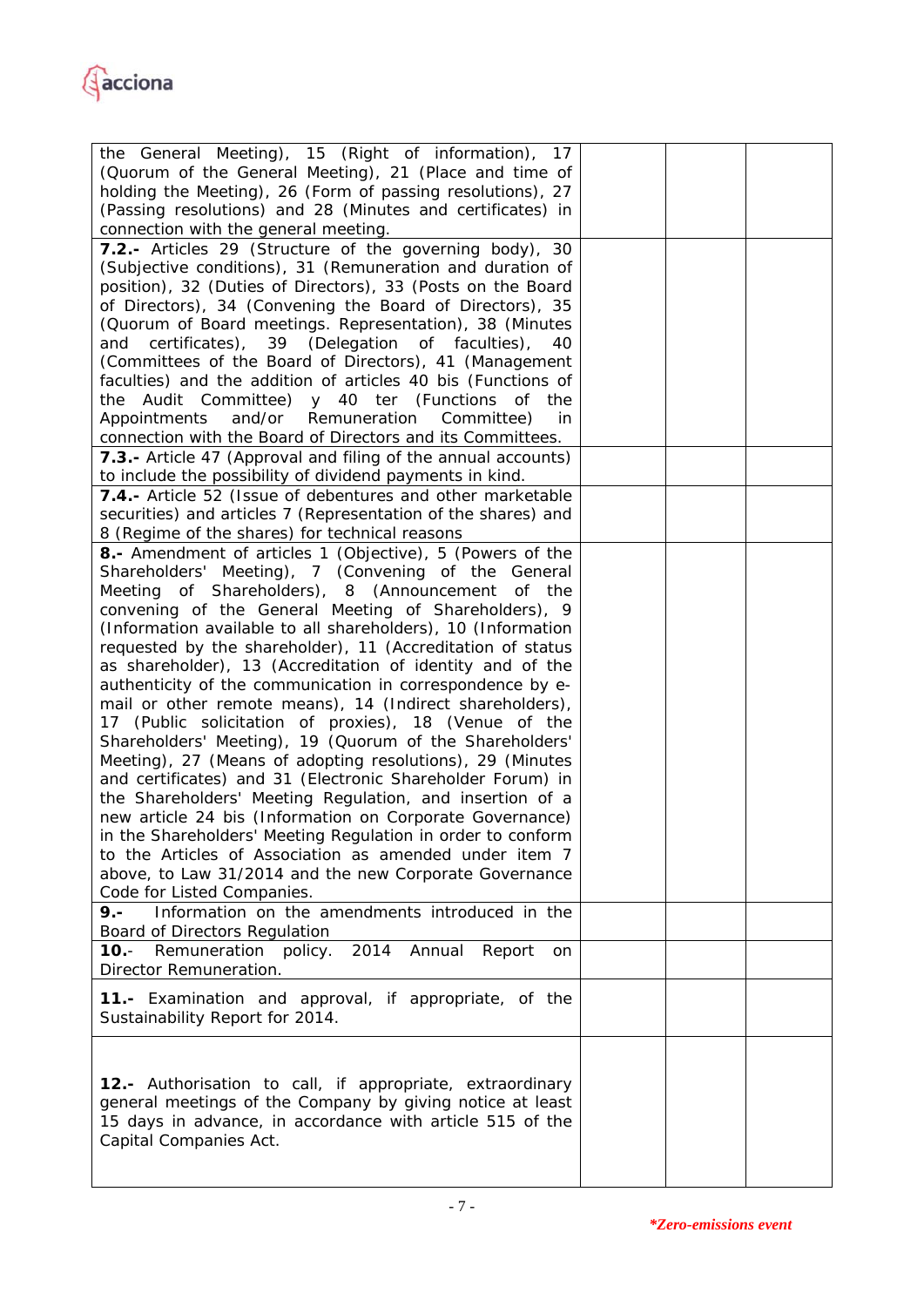

| <b>13.-</b> Delegation of powers to the Board of Directors to<br>elaborate upon, interpret, rectify and execute<br>the<br>resolutions adopted by the General Meeting. |  |  |
|-----------------------------------------------------------------------------------------------------------------------------------------------------------------------|--|--|
|-----------------------------------------------------------------------------------------------------------------------------------------------------------------------|--|--|

In ……………………………… on ……………………………… 2015

Signature of shareholder

**…………………………………….** 

**\*\*\*\*\*\*\*\*\*\*\*\*\*\*\*\*\*\*\*\*\*\*** 

## **RULES AND INSTRUCTIONS FOR THE ACCIONA ATTENDANCE, PROXIES AND VOTING CARD**

Shareholders may exercise their right to attend, grant proxy and vote at the General Meeting by using these ACCIONA cards or the cards issued by the Depositories.

The ACCIONA card may be used by shareholders who, five (5) days before the date of the General Meeting, are owners of record of at least one (1) share in the books of account of the entity entrusted with the accounting records or of the depositories that are members of the systems managed by this entity ("Depositories").

Shareholders wishing to make use of the ACCIONA Card must duly complete the appropriate sections, either digitally or by hand, and sign it; a hard copy of the card will be required to be presented or mailed for accreditation to the reception desk before the General Meeting begins, accompanied by:

- **(i)** A photocopy of the current National Identity Document or passport, if the shareholder is a natural person; and
- **(ii)** if the shareholder is a legal person or the Attendance Card is signed by the authorised signatory of the shareholder (whether an individual or legal person), (1) a photocopy of the public or private document empowering the signatory to act on behalf of the shareholder, and (2) a photocopy of the proxy's valid ID card or passport.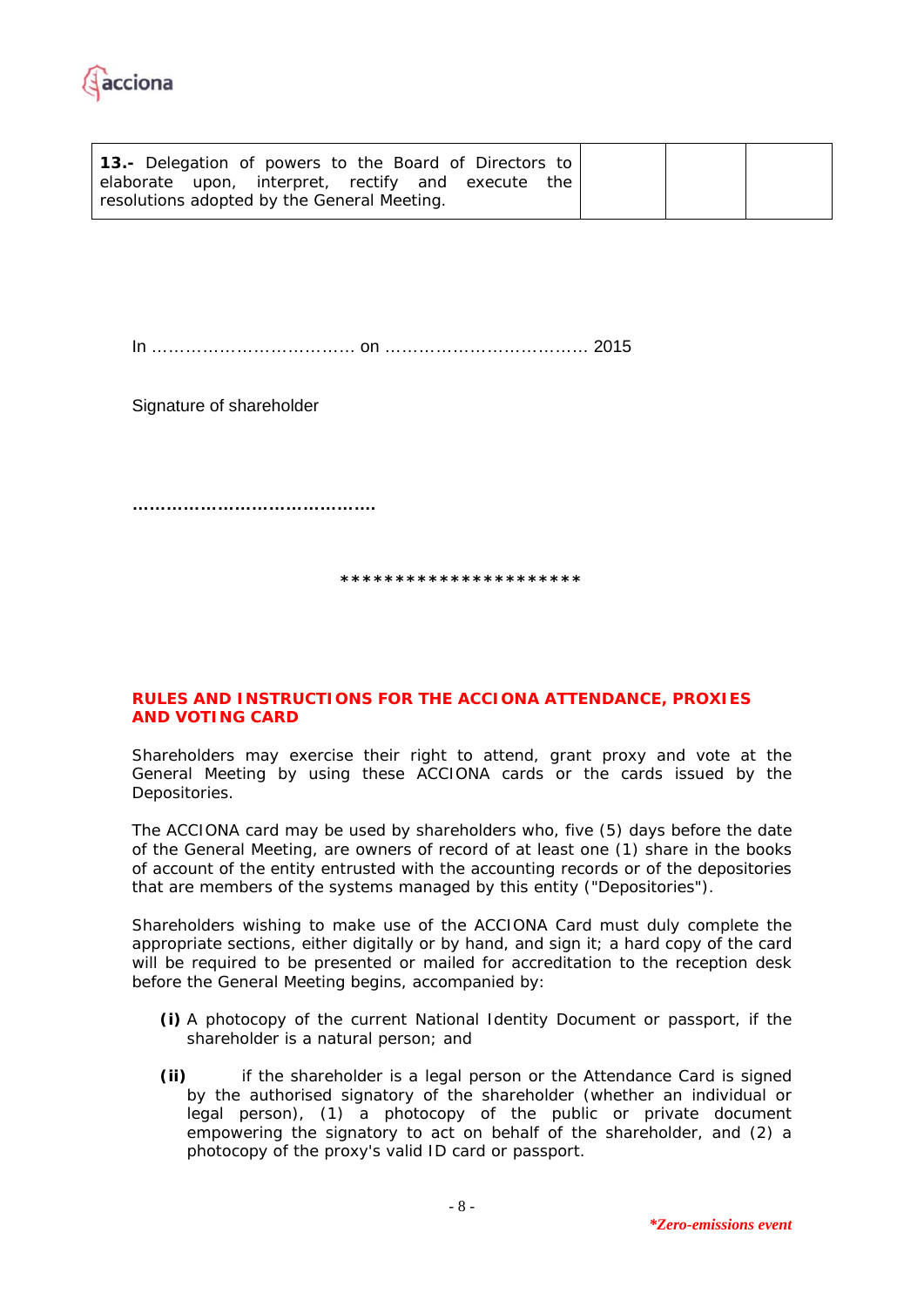

The deadline for votes and proxy cards to reach ACCIONA is 14:00 hours (CET) on 9th June 2015.

Cards which are sent by mail should be addressed to:

**ACCIONA, S.A. Relación con Inversores Avenida de Europa, 18. Parque Empresarial La Moraleja 28108 – Alcobendas, Madrid (SPAIN)** 

Attendance in person by the shareholder at the General Meeting will revoke any votes or proxies notified to ACCIONA, S.A. by means of these cards.

Proxies may not subdelegate the proxy but must attend the General Meeting in person.

In the case of jointly-owned shares, the shareholder who makes use of and delivers the ACCIONA Card will be deemed to be exercising the shareholder rights.

**\*\*\*\*\*\*\*\*\*\*\*\*\*\*\*\*\*\*\*\*\*\*** 

## **AGENDA**

- **1.** Review and approval, as applicable, of the separate financial statements (balance sheet, income statement, statement of changes in equity, cash flow statement and notes to financial statements) of Acciona, S.A. and of the consolidated statements of the group of which it is the parent company, for the year 2014.
- **2.** Review of the 2014 separate directors' report of Acciona, S.A. and the consolidated directors' report of the group of which Acciona, S.A. is the parent company, and approval, if appropriate, of the conduct of business.
- **3.** Allocation of 2014 income.
- **4.** Re-appointment of the auditors of ACCIONA, S.A. and its group.
- **5.** Director appointments.
- **5.1** Re-appointment of Mr José Manuel Entrecanales Domecq as an executive director.
- **5.2** Re-appointment of Mr Juan Ignacio Entrecanales Franco as an executive director.
- **5.3** Re-appointment of Mr Jaime Castellanos Borrego as an independent director.
- **5.4** Re-appointment of Mr Daniel Entrecanales Domecq as a proprietary director.
- **5.5** Re-appointment of Mr Javier Entrecanales Franco as a proprietary director.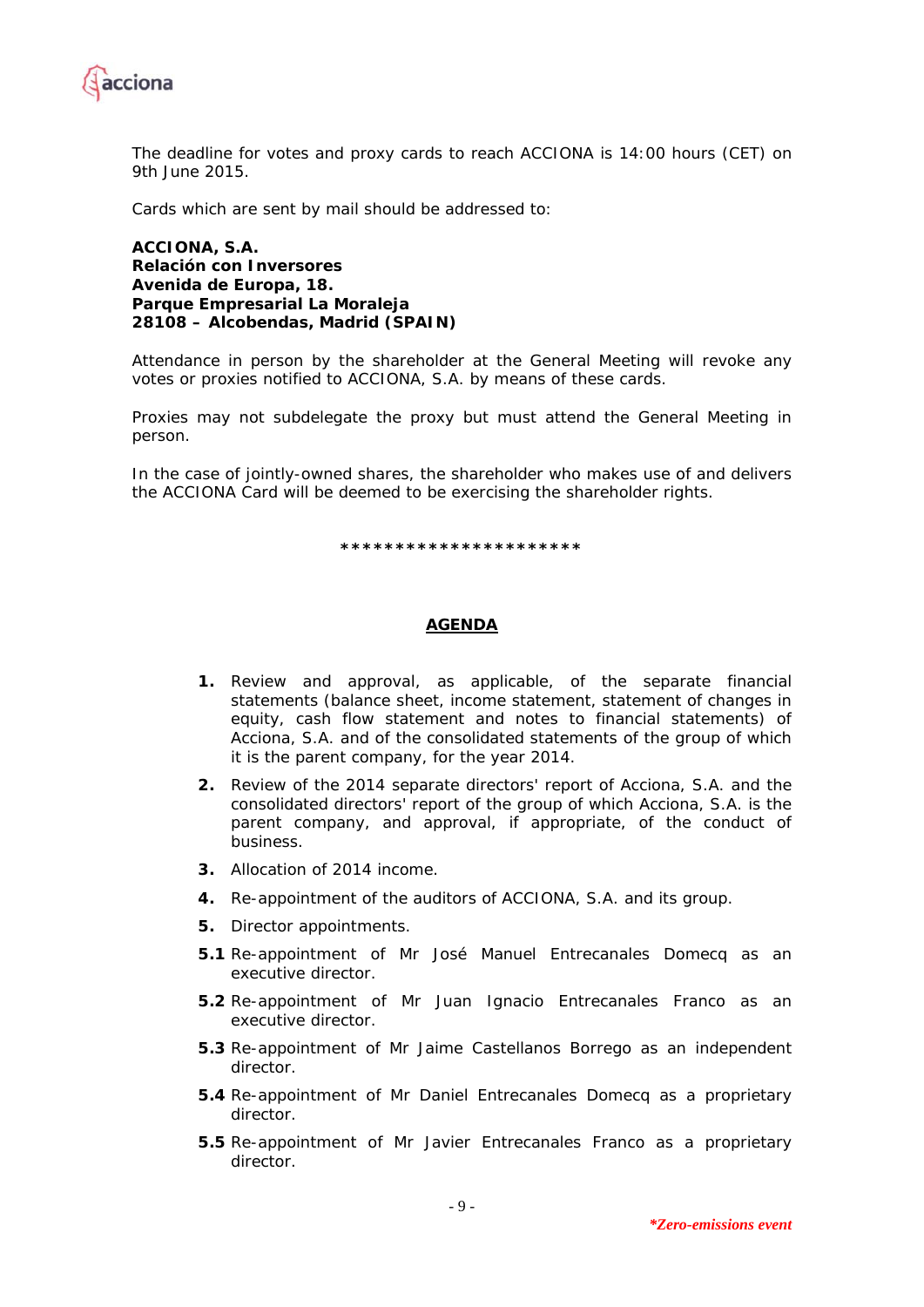

- **5.6** Re-appointment of Mr Fernando Rodés Vila as an independent director.
- **5.7** Appointment of Ms Ana Sainz de Vicuña Bemberg as an independent director.
- **6.** Information about the Share and Performance Share Delivery Plan. Increase in the number of available shares.
- **7.** Amendments to articles 7, 8, 11, 12, 13, 14, 15, 17, 21, 26, 27, 28, 29, 30, 31, 32, 33, 34, 35, 38, 39, 40, 41, 47 and 52 of the Articles of Association and the addition of new articles 40 bis and 40 ter of the Articles of Association, in order to conform to Law 31/2014 amending the Capital Companies Act in connection with matters of corporate governance and to make technical and drafting improvements.
	- **7.1** Articles 11 (Powers of the General Meeting), 12 (Types of General Meetings), 13 (Authority to call the General Meeting), 14 (Announcement of the convening of the General Meeting), 15 (Right of information), 17 (Quorum of the General Meeting), 21 (Place and time of holding the Meeting), 26 (Form of passing resolutions), 27 (Passing resolutions) and 28 (Minutes and certificates) in connection with the general meeting.
	- **7.2** Articles 29 (Structure of the governing body), 30 (Subjective conditions), 31 (Remuneration and duration of position), 32 (Duties of Directors), 33 (Posts on the Board of Directors), 34 (Convening the Board of Directors), 35 (Quorum of Board meetings. Representation), 38 (Minutes and certificates), 39 (Delegation of faculties), 40 (Committees of the Board of Directors), 41 (Management faculties) and the addition of articles 40 bis (Functions of the Audit Committee) y 40 ter (Functions of the Appointments and/or Remuneration Committee) in connection with the Board of Directors and its Committees.
	- **7.3** Article 47 (Approval and filing of the annual accounts) to include the possibility of dividend payments in kind.
	- **7.4** Article 52 (Issue of debentures and other marketable securities) and articles 7 (Representation of the shares) and 8 (Regime of the shares) for technical reasons.
- **8.** Amendment of articles 1 (Objective), 5 (Powers of the Shareholders' Meeting), 7 (Convening of the General Meeting of Shareholders), 8 (Announcement of the convening of the General Meeting of Shareholders), 9 (Information available to all shareholders), 10 (Information requested by the shareholder), 11 (Accreditation of status as shareholder), 13 (Accreditation of identity and of the authenticity of the communication in correspondence by e-mail or other remote means), 14 (Indirect shareholders), 17 (Public solicitation of proxies), 18 (Venue of the Shareholders' Meeting), 19 (Quorum of the Shareholders' Meeting), 27 (Means of adopting resolutions), 29 (Minutes and certificates) and 31 (Electronic Shareholder Forum) in the Shareholders' Meeting Regulation, and insertion of a new article 24 bis (Information on Corporate Governance) in the Shareholders' Meeting Regulation in order to conform to the Articles of Association as amended under item 7 above, to Law 31/2014 and the new Corporate Governance Code for Listed Companies.